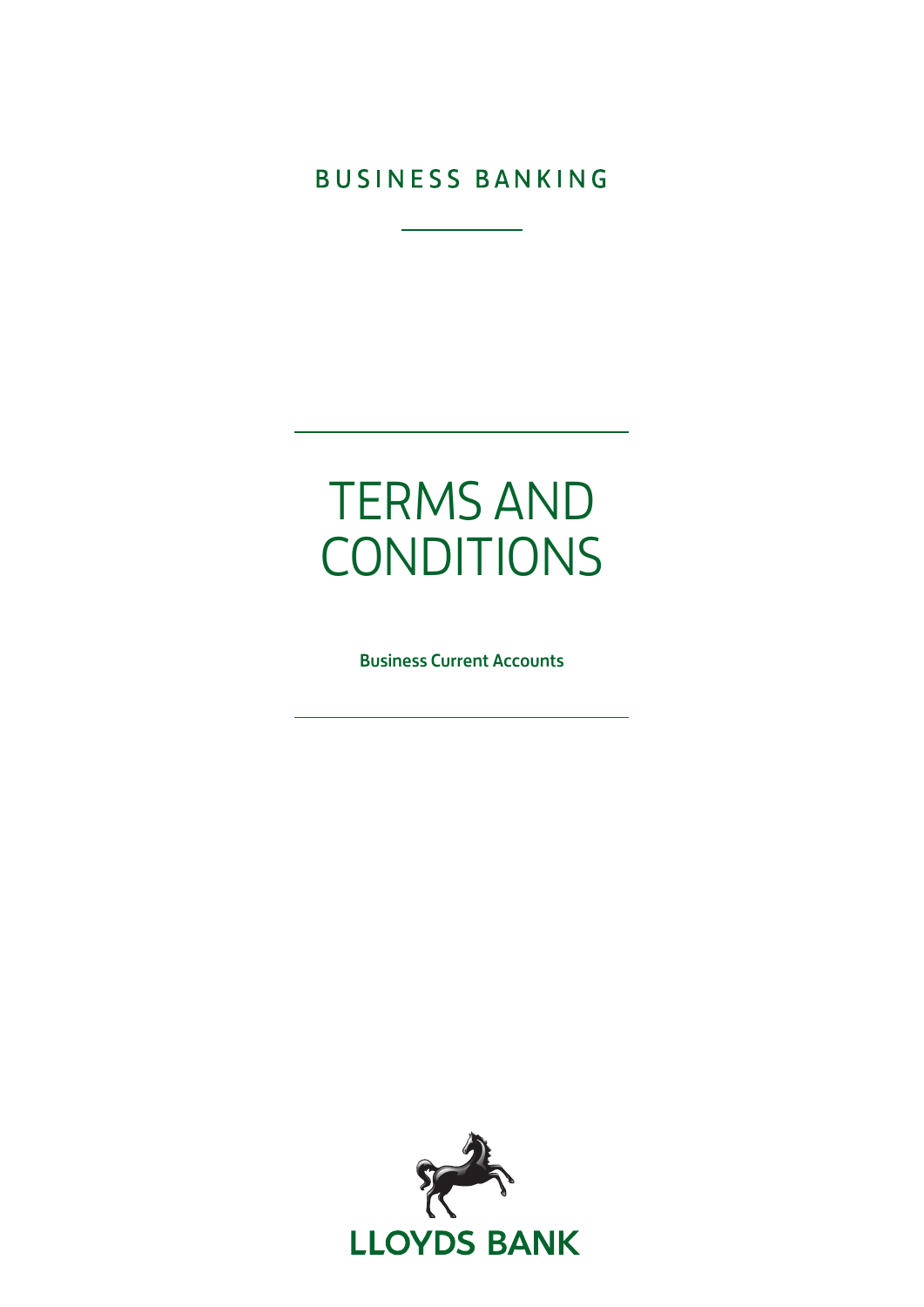# General Terms and Conditions which apply to all accounts for a Sole Trader/Partnership/Limited Liability Partnership/Limited Company

### 1. Terms which apply to your account(s)

This document together with the information given with your application and any Charges Brochures (together, the "Agreement") set out the terms and conditions which apply to your business account(s), including business current account(s) and to "Your authority to operate accounts" ("the Authority"). In addition, specific terms and conditions will apply to certain business accounts and services and these will be supplied to you if you apply for such accounts and services.

Where you apply for the provision of banking services:

- by bank card, debit card, charge card, credit card or any other card introduced by the Bank from time to time; or
- by electronic or similar means; or
- by any other means that may be introduced by the Bank from time to time;

specific terms for such services will apply. If there is any conflict, those specific terms will override the terms of the Authority and/or these general terms and conditions.

This Agreement replaces any terms and conditions or other agreements that may have applied to your account.

- 1.2 Your account will be with Lloyds Bank plc, 25 Gresham Street, London EC2V 7HN. Registered in England and Wales No. 2065 ("the Bank").
- 1.3 Subject to any legal or regulatory requirements which may apply we are authorised to act upon any instruction, agreement or arrangement that is in accordance with the Authority (or any subsequent properly authorised addition or alteration to it) without enquiring about its purpose, or the circumstances in which it is given, or about the disposition of any proceeds. Therefore if any one authorised signatory is authorised to carry out any transaction, that person will be able to, for example, withdraw any money from any of your account(s) (which may be without the knowledge of the other signatories). You will be responsible to us for all or any of the debts or liabilities on your accounts.
- 1.4 You acknowledge that any individual (whether or not listed in your application or Authority) can access your account if they pass our standard customer verification procedure on any of your accounts or if they already have an established relationship with you which is recorded on our records. Our standard customer verification procedure can be passed by anyone who has access to your bank statements and banking information. It is therefore important that you keep your bank statements and banking information in a secure place and do not disclose them to anyone whom you do not want to have access to your account.
- 1.5 We reserve the right to decline to open an account.
- 1.6 You acknowledge that financial markets transactions which are traded directly between you and Lloyds Bank plc trading as Lloyds Bank Commercial Banking will be subject to the terms and conditions issued from time to time by Lloyds Bank.
- 1.7 If you are a limited company, on request, you must promptly send us a certified copy of your Memorandum and Articles of Association (or the equivalent constitutional documents for companies incorporated outside the UK) and of changes to them and Special Resolutions amending them. If you are a limited liability partnership, on request you must promptly send us a certified copy of your incorporation document and certificate of incorporation.
- 1.8 You must promptly send us without request (if you are a limited company or limited liability partnership):
	- a certified copy of any future Board resolutions which affect the terms of the Authority;
	- details of any changes to your directors, company secretary (if any), and other officers, senior managers and authorised signatories.
- 1.9 If you are a limited liability partnership:
	- we need not concern ourselves as to whether or not any transaction in which we become involved, or of which we become aware, as a result of transactions under the Authority or under other resolutions are for business purposes which are permitted by any members' agreement of the limited liability partnership of authorised under Regulation 7(6) of the Limited Liability Partnership Regulations 2001; and any other resolution(s) on behalf of the limited liability partnership shall be valid even if we are aware that the business purposes may not be so permitted or authorised;
	- any two members may attest the sealing by the limited liability partnership (if it has a seal) of any deed or may sign any document expressed (in any form of words) to be executed as a deed by the limited liability partnership, to the extent that (upon such attestation or signature, and dating) such document shall be treated as a deed binding the limited liability partnership and as having been validly executed and delivered by the limited liability partnership.
- 1.10 If a petition is presented to wind up the business we shall have no further obligation to pay any sums from the account until the petition is dismissed.
- 1.11 Any termination of or alteration to the Authority shall not release you from any sums owing to us or from any previous liability or indemnity for any act performed by us in accordance with instructions previously received from the authorised signatories under the Authority.

#### 2. Communications: General authority to Bank to accept internet/iDTV/WAP/e-mail/telephone/fax/any other electronic communications.

- 2.1 Subject to the following sub-clause, we may accept your instructions even if they are not given in conventional written paper form such as by letter or on cheques. This would cover any form of electronic or telephonic communication, including those not currently available. It applies to all present and any future business on your accounts.
- 2.2 The Authority enables us to accept instructions given by electronic communications from you. It does not imply that we can or do currently actually accept all the types mentioned. We will tell you what types we will accept.
- 2.3 Note that there may be no signature, security or password protection for e-mail, phone, fax and other future forms of electronic communication. You should bear this in mind if you decide to permit us to accept those types of instruction.
- 2.4 Where we agree to accept instructions in electronic format, we will not be able to act on the instructions unless they are legible and clear.
- 2.5 We may decline to act on an electronic communication, even if we have told you we will in general accept that type of instruction. We may do this if we consider there is doubt about the validity of the electronic communication and it is in our or your interest to query it with you. However, we are not obliged to check or consider the validity of your electronic communications unless we have previously agreed a system of validation with you, such as the use of digital signatures.
- 2.6 If we come to believe that you may not have properly authorised an electronic communication we may, after making reasonable efforts to check whether it was authorised, refuse to act on the instruction and take steps to reverse any action already taken on it.
- 2.7 Without prejudice to clause 10.1, we may act on any electronic communication which we reasonably believe you have given us, even if in fact it has not come from you.
- 2.8 You must follow any security procedures we specify. We may also require you to sign a separate agreement before you can use some types of electronic communication to send us instructions and to access some kinds of services and accounts by electronic communication. If there is any conflict, the specific terms of that subsequent agreement will override the terms of the Authority.
- 2.9 We may insist on you confirming any electronic communication in conventional written form by the next Business Day. We need not wait for confirmation before acting on the instruction.
- We can communicate with you by any form of electronic communication by which you have chosen to be able to give us instructions.
- 2.11 We advise:
	- against using analogue mobile or cordless phones to contact us as they can sometimes be intercepted or overheard;
	- you to be careful not to let other people see your details if you are on-line in a public place;
	- against using e-mail for sending us confidential information.

#### 3. Business Relationship Terms

- 3.1 We will use reasonable care and skill in providing services and managing your day-to-day banking needs, but you should bear in mind that:
	- our relationship services are for your general guidance and information only and they are based on information that we know from operating your accounts or that you have given us;
	- there may be occasions when you should take specialist advice rather than solely relying on our services;
	- we are not responsible for how you interpret information we provide, or implement any action you choose to take.
- 3.2 As you retain sole responsibility for deciding whether to act on it, we will not be liable if you rely on financial information we supply; or if you choose to act on any suggestions or guidance we give you, whether or not they derive from tools we make available to you. Such suggestions or guidance are not provided to make decisions for you and there will be areas where you may wish to obtain more expert advice.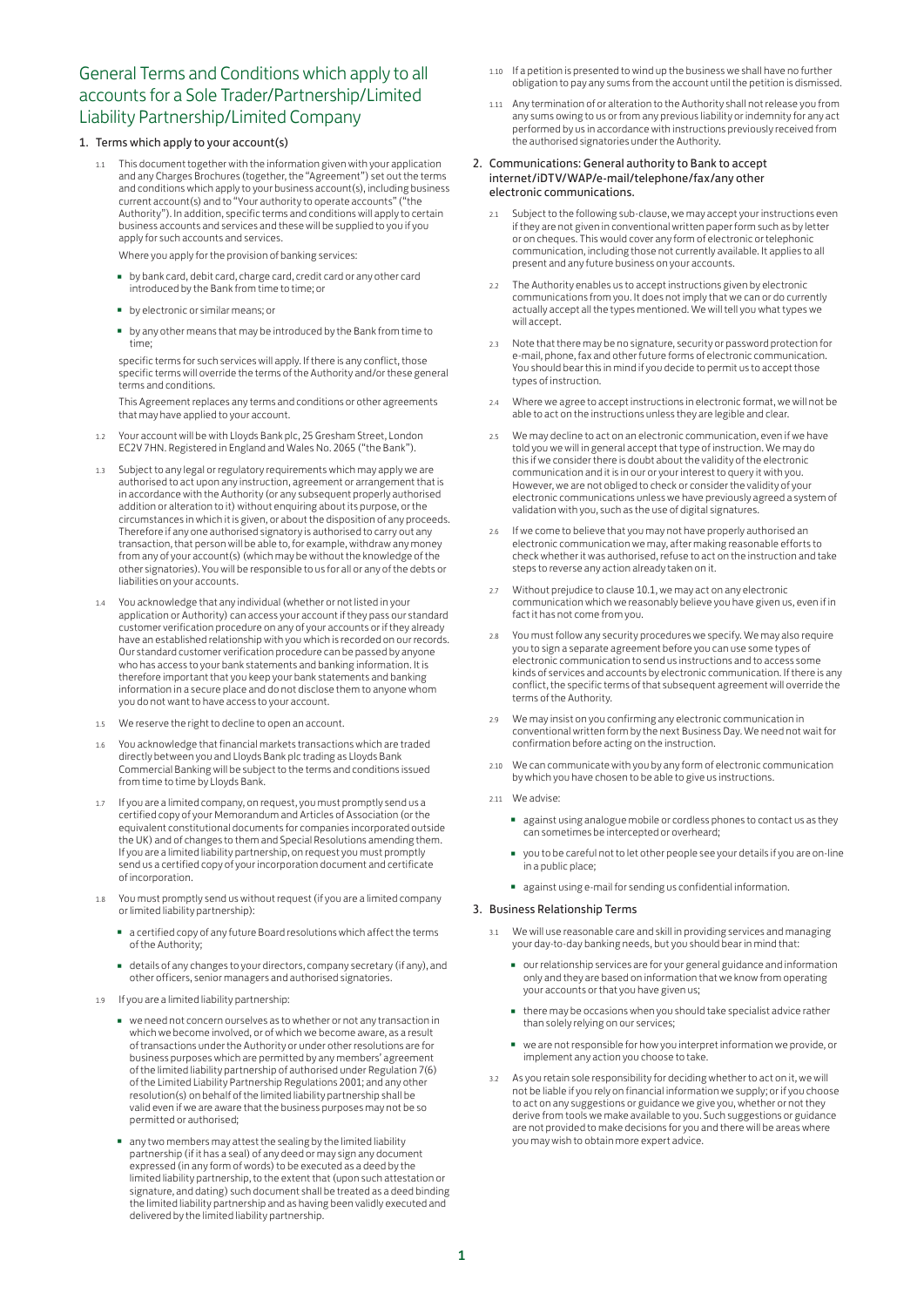#### 4. Running your account

- 4.1 You will examine bank statements, invoices, confirmations and communications sent to you within a reasonable time after you receive them and will promptly advise us as soon as possible of any apparent mistake or discrepancy. Delay in notification may make correcting any error difficult.
- 4.2 In certain circumstances we may refuse to accept a payment into the account.
- 4.3 Your account should not become overdrawn without arrangements having been made with us nor should the account operate in excess of the agreed borrowing limits.
- You should only issue instructions to us to withdraw funds from your account where there are sufficient funds available at the time those instructions were issued or, where an overdraft limit has been agreed and the withdrawal will not cause that limit to be exceeded. However, if at any time such instructions would result, without prior arrangement, in the account becoming overdrawn, or the agreed overdraft limit being exceeded, we may in our sole discretion and without contacting you, allow an overdraft to be created or allow the agreed overdraft limit to be exceeded. In these circumstances the new or excess overdraft is an unauthorised overdraft and you will be charged at the applicable rate for unauthorised borrowing. For details of our unauthorised borrowing interest rate please refer to our Charges Brochure or lloydsbank.com/business. Interest is calculated on the cleared daily balance of the new or excess overdraft and is payable for the duration of the new or excess overdraft.
- 4.5 We may at any time, without giving you notice, withdraw or restrict any right to an overdraft or demand immediate repayment of your overdraft. We will write to you if we require any repayment of your overdraft.
- 4.6 Our Need to Know brochure sets out the steps you should take to help protect your accounts, which include not giving out account or security details, such as any PIN to anyone. If you tell us that your cheque book or debit or Cashpoint® card has been lost or stolen or that someone else knows your PIN or other security information, we will take action to try to prevent these from being used. More detailed procedures for specific services may be set out in greater detail in the terms and conditions and/or brochures that are specific to those services.
- 4.7 You will inform us in writing if you wish to issue cheques signed with the facsimile or other printed signature of an authorised signatory (for example by pre-printing, rubber stamp, cheque signing machine or lasering) and will give us specimens of such signatures. You acknowledge that if you do not so inform us, we may reject such cheques. However we are authorised to pay such cheques if they reasonably appear to us to have been issued by you. We need not check that a facsimile or other printed signature (or an imitation of it) has been added with your authority or the authority of your authorised signatory(s). You must ensure that cheques with facsimile or other printed signatures are kept secure and not available to anyone not authorised by you to use them.
- 4.8 You acknowledge that if you choose to complete cheques (other than the signature) by typewriter, laser printing or other mechanical means, such cheques may be easier to alter than hand-written cheques. You must ensure that all pre-printed or facsimile cheques are kept secure and not made available to anyone other than your authorised signatories. We are authorised to pay cheques completed by typewriter, laser printing or other mechanical means.
- 4.9 We shall have the right to stop a Payment instrument on reasonable grounds relating to–
	- a. the security of the Payment instrument;
	- b. the suspected unauthorised or fraudulent use of the Payment instrument; or
	- c. your ability to repay any credit advanced to you.
- 4.10 If we discover that a payment that has been credited to your account has been made by mistake, or if a payment has been recalled by a bank that has made it, we will immediately debit your account with the amount of that payment, even if this results in your account going into an unauthorised overdraft. You may have to pay any charges and interest that may result from use of an unauthorised overdraft in these circumstances.

#### 5. Fees, Charges and Interest Rates

- 5.1 Our Charges Brochures set out and/or refer to how, when and what we charge for the range of services we provide, as well as the applicable rates of interest, if any. For a copy of any brochure please contact your business management team or see our website lloydsbank.com/business
- The terms and conditions for any agreed overdrafts, including the overdraft interest rate for agreed overdrafts, will be detailed in a separate overdraft facility letter.
- 5.3 Unauthorised borrowing will be charged at the applicable unauthorised borrowing rate and will incur other unauthorised borrowing charges.
- If you are the recipient (i.e. a payee) of a payment we may deduct our charges as set out in the Charges Brochure from the money transferred before crediting it to you. If we deduct any charges under this clause, we will give you details in your regular bank statements or charges invoices (or

other agreed means by which you wish to be notified) of the amount of the money we receive and of our charges for receiving the money.

- 5.5 We may change any of our charges at any time. We will tell you (in accordance with clause 12) at least two months before the change to the charge takes effect.
- 5.6 Before we deduct interest or charges for maintaining and running your accounts which have built up over a charging period, we will give you at least 14 days' notice of how much we will deduct. Please refer to the Charges Brochure for the relevant dates of the applicable charging period.
- 5.7 Notwithstanding clause 12.3 we may change our interest rates at any time and without notice to you if such a change is either:
	- 5.7.1 to your advantage, or
	- 5.7.2 a change to a Reference Interest Rate.

In either case we will tell you about the change by making details available in our branches within three Business Days of making the change or by telling you personally within 30 days of making the change.

- 5.8 We will update our website within three Business Days of an interest rate change taking effect.
- 5.9 Where we pay interest on credit balances on a business current account, interest will accrue daily and will be paid monthly.

#### 6. Payment transactions to and from your account, other than cheques

- 6.1 In order for a payment instruction from you to be properly executed by us, you must provide us, as applicable with:
	- . For sterling payments to a sterling account in the UK: the payee bank's Faster Payments Service enabled Sort Code and Account number and, if required, payee's full name and address; or
	- b. For payments to an international account: subject to clause 6.1(c) below, the payee bank's BIC number and IBAN number and, if required, payee's full name and address, the payee bank's SWIFT address or National Clearing Code; or
	- c. For euro payments to an account within a SEPA country: the IBAN number and, if required, the payee's full name and address, the payee bank's SWIFT address or National Clearing Code. Sometimes we will also require the BIC.

By 'SEPA' we mean the Single Euro Payments Area and a 'SEPA country' means any of the countries or territories listed from time to time on the European Payment Council's website as being part of SEPA.

- 6.2 We may not be able to carry out a payment instruction if the bank or building society you are sending the payment to is not a member of the Faster Payments Service or a participant in the Faster Payments Service. If we cannot make a payment using the Faster Payments Service we will notify you or make this information available to you as described in clause 7 and you can contact us to ask if there is any other method available to make the payment. Until we have received an instruction from you that we can properly execute by an alternative method we will not make the payment.
- 6.3 Payment transactions will be shown on your account in sterling (GBP) and will be executed in sterling (GBP) unless otherwise agreed.
- 6.4 Unless agreed otherwise, we use Lloyds Bank's exchange rates for foreign exchange transactions. We may change our exchange rates at any time and without notice to you. Such changes to an exchange rate will be applied immediately. You can obtain details of Lloyds Bank exchange rates by telephoning the number given in the Payment Transaction brochure or such other number as we advise from time to time.
- 6.5 You must give consent before the execution of a payment transaction or a series of transactions and, depending on the Payment instrument or procedure, in one of the following ways:
	- for transactions initiated in writing (other than by facsimile or by e-mail), by written instructions signed in accordance with the Authority;
	- b. for telephone banking transactions, in accordance with the terms and conditions governing your telephone banking service with us;
	- c. for a debit card or Cashpoint® card linked to the account, in accordance with the terms and conditions governing that card;
	- d. for direct dial or online services linked to the account, in accordance with the terms and conditions governing the internet banking service linked to the account (for the avoidance of doubt, we do not accept payment instructions or consent to a payment transaction by e-mail);
	- e. for SEPA Debtor DD Services, by signing the relevant SEPA Direct Debit Mandate; and
	- f. for any other transaction linked to the account, the method and form of consent as agreed with you from time to time.
- Unless your payment is initiated by way of a Paper Payment Order, we will execute payment instructions for payments out of your account in sterling, euro or other EEA currencies in accordance with our processing cycles so that the amount to be transferred reaches the payee's bank in all events no later than: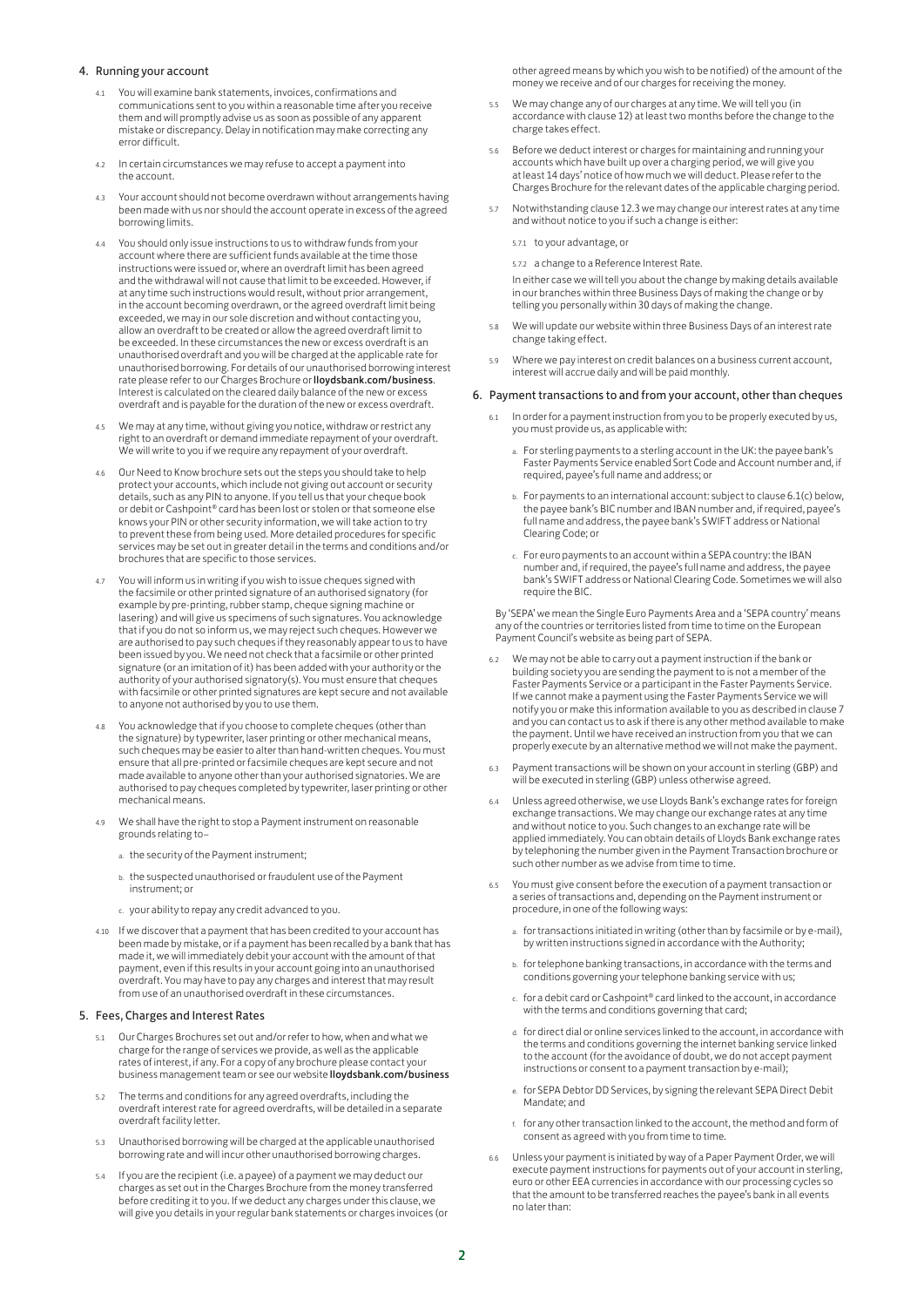- 6.6.1 for payments in sterling: where the payee's bank is within the UK, the next Business Day after the Business Day on which we received your instruction; or, where the payee's bank is elsewhere in the EEA, the fourth Business Day after the Business Day on which we received your instruction;
- 6.6.2 for payments in euro: where the payee's bank is within the EEA (including the UK), the next Business Day after the Business Day on which we received your instruction;
- 6.6.3 for payments in any other EEA currencies: where the payee's bank is within the EEA (including the UK), the fourth Business Day after the Business Day on which we received your instruction.

For payments out of your account where the payment is initiated by way of a Paper Payment Order, we will execute payment instructions in accordance with our processing cycles so that the amount to be transferred reaches the payee's bank in all events no later than (in the case of payments in sterling in the UK and payments in euro anywhere within the EEA) the end of the second Business Day after the Business Day on which we received your instruction, or (in the case of such payments in sterling in the EEA, other than the UK, and payments in other EEA currencies anywhere within the EEA), the fourth Business Day after the Business Day on which we received your instruction.

For payments outside the EEA and/or in non-EEA currencies different timescales will apply.

Where we receive a payment instruction from you for execution on a specific day, you agree that the time of receipt is deemed to be the specific day on which we are to execute the payment instruction.

We must receive payment instructions before the cut-off time specified in the Payment Transaction brochure or we will deem the instruction to have been received on the next Business Day. Instructions received on days which are not Business Days will also be deemed to have been received on the next Business Day.

For payments in respect of the SEPA Debtor DD Service, we shall receive Collections denominated in euro and will make direct debit payments out of your account in euro in accordance with the requirements of the Core Scheme Rules or B2B Scheme Rules (as applicable). Any currency conversion shall be carried out in accordance with clause 6.4.

- 6.7 Once we receive your payment instruction, you cannot revoke it except in the following circumstances:
	- in the case of a direct debit payment outside the scope of the SEPA Debtor DD Service, you inform us in writing that you withdraw your consent no later than the Business Day before the account is due to be debited,
	- in the case of a direct debit payment within the scope of the SEPA Debtor DD Service, you may inform the creditor at any time that a SEPA Direct Debit Mandate is cancelled. If you cancel a SEPA Direct Debit Mandate you must inform us immediately. On your written instructions we will refuse any future direct debit demands made under the cancelled SEPA Direct Debit Mandate which the creditor has prenotified you of provided we receive your instructions no later than one Business Day before your account is due to be debited; or
	- where a specific day has been agreed for execution, you inform us in writing that you withdraw your consent no later than the Business Day before execution.
- If we are unable to make a standing order or future dated payment from your account because you do not have enough money in your account on the Business Day that the standing order or future dated payment is due to be made (and we do not agree to any request made by you to use an unauthorised overdraft or increased borrowing limit to make the payment), then we will try to make the payment again on that Business Day and on the next Business Day. If we have been unable to make the payment after these attempts, you will be charged an unpaid item fee. A standing order or future dated payment will be cancelled after four consecutive missed payments.
- If we receive an electronic payment for you in sterling or euro on a Business Day, we apply the monies to your account and make them available for you immediately we receive them. If we receive a payment for you on a non-Business Day, we apply the monies to your account and make them available for you on the next Business Day. For payments received in other currencies, the monies are made available to you after the payment has been converted into sterling. How long this takes depends on when we receive the payment and the foreign exchange market for that currency. Please refer to our Payment Transaction brochure for further information. If sterling cash is paid into your account through deposit points or by way

of some other deferred checking service the cash will not be received by us until we have taken the money from the machine and/or envelope. In some cases this might not be until the next Business Day but if you use these types of services we will tell you when we are deemed to have received the money.

You agree to our deducting our reasonable charges from the money payable before applying them to your account. We will not deduct any other charges from that money before paying it into your account. If we deduct any charges under this clause, we will give you details of the amount of the money we receive and of our charges for receiving the money in our charges invoices.

6.10 Where we have been notified by a UK payment scheme service such as the Current Account Switching Service, that the recipient of one of your standing orders and/or bill payments (payees set up on your account which you may at any time subsequently make payments on variable dates and/or for variable amounts) has moved their current account to another bank participating in the Current Account Switching Service, we will update the recipient's new Sort Code and Account number without further notice to you to ensure that your payment reaches the correct account within applicable timescales.

#### 7. Stopping a payment instruction

- 7.1 We have the right to not execute any particular payment instruction where it is reasonable to do so, for example if you are in breach of this Agreement, or we (or the systems we use) reasonably suspect the payment instruction is fraudulent, or we are otherwise unable to make a payment under this Agreement. If we have declined the payment instruction or we are unable to act upon your payment instruction we will, where it is reasonable or we are required to do so, notify you or make available to you, the reason why the payment instruction was not executed as soon as possible and in any event within the designated maximum execution times for payment transactions of that type as set out in our Payment Transaction brochure.
- Subject to any legal or regulatory requirements which may apply, we will notify you, or make the information available to you, that we have refused to act on your instructions and stopped the payment, or were not able to act on your instructions. If this has been due to your giving incorrect information you can contact us and we will tell you how to put this right. We will notify you or make this information available to you in the manner that we reasonably believe is most appropriate having regard to the way in which you have sought to instruct us and the terms of our relationship with you.
- 7.3 We may reject or return a Collection where we are entitled or obliged to do so under the Core Scheme Rules or B2B Scheme Rules (as applicable).

#### 8. Refunds

- 8.1 Where you give us a payment instruction for a transaction or series of transactions to be initiated by or through a payee but your authorisation:
	- 8.1.1 does not specify the exact amount of the payment; and
	- 8.1.2 the amount is more than you can reasonably expect to pay having regard to the previous history on your account, any other circumstances relevant to you, the account or the person to whom the payment is made,

we will refund the full amount of the payment provided you request the refund within 8 weeks from the date on which the funds were debited.

- 8.2 If you request a refund we may ask you to provide such information or further information as we consider reasonably necessary to show that the payment satisfied the requirements for refund.
- We shall inform you of our decision regarding your request for a refund within 10 Business Days of our receipt of the information you provide under clause 8.2.
- 8.4 The foregoing provisions of this clause 8 do not apply to direct debits which have been incorrectly debited to your account and your refund rights under the Direct Debit scheme will continue to apply. You should tell us immediately you think that there has been an incorrect direct debit payment so that we can arrange a refund.
- 8.5 The foregoing provisions of this clause 8 shall not apply to refund rights in respect of Collections effected under the Core or B2B Scheme Rules. We shall effect all refunds in accordance with the relevant Rulebook.
	- 8.5.1 Your refund rights under the Core Scheme Rules are set out in the Core Scheme Rulebook and the Summary for Debtors under the SEPA Direct Debit Schemes.
	- 8.5.2 The B2B Scheme Rules do not provide any refund rights and you will not be entitled to a refund under the Payment Services Regulations 2009 in respect of direct debit payments which you have authorised. However, in certain circumstances you may be entitled to a refund under the Payment Services Regulations 2009 in respect of an unauthorised or incorrectly executed payment, provided that you notify us no later than 2 months after the debit date. Your refund rights are set out in the Payment Services Regulations 2009 and the Summary for Debtors under the SEPA Direct Debit Schemes.

#### 9. Communicating with you

We will provide you with regular bank statements for your account to help you manage your finances in accordance with the frequency that you have requested. Bank statements will also be available to you upon request at least once a month. If you prefer paperless communications from us, we will communicate and make available all relevant transaction information with you through the internet banking service accessible at lloydsbank.com/business. You will examine bank statements, invoices, confirmations and communications sent to you within a reasonable time after receiving them and will promptly advise us as soon as possible of any apparent mistake or discrepancy. Delay in notification may make correcting any error difficult.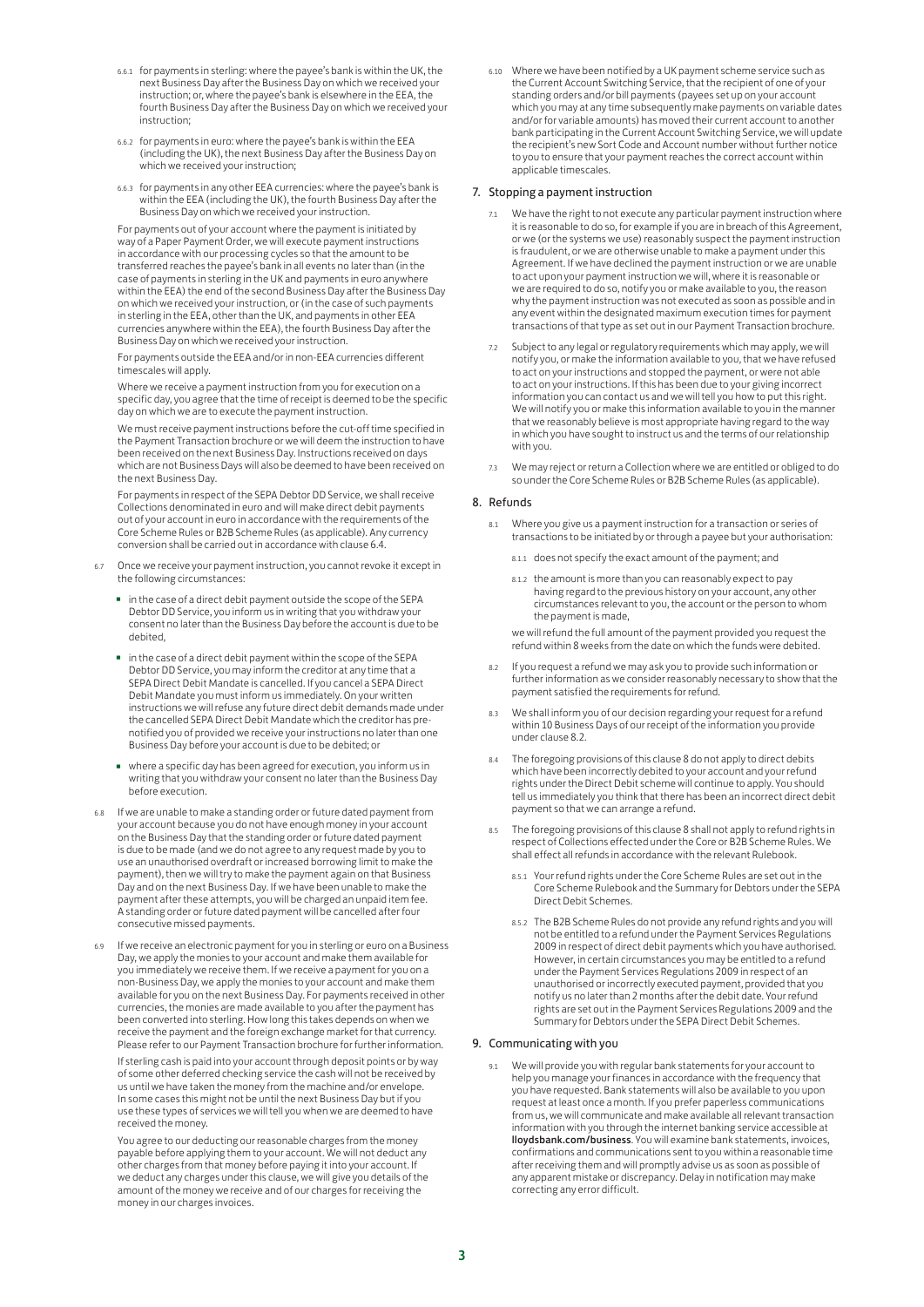- 9.2 If you require information on an individual payment transaction (for example, in relation to charges or execution times), please refer in the first instance to the latest Need to Know brochure or contact your business management team.
- 9.3 The language of this Agreement shall be English and all information provided, made available and notified to you shall be in English.

#### 10.Liability

- 10.1 General
	- 10.1.1 The extent of your liability for any losses you incur in respect of an unauthorised payment transaction:
		- i. arising from the use of a lost or stolen Payment instrument linked to your account, or a misappropriation of the security features of a Payment instrument linked to your account, or
		- ii. where you have acted fraudulently or with intent or gross negligence failed to take reasonable steps to keep safe any of the personalised security features of a Payment instrument linked to your account, is set out in the terms and conditions governing the use of the relevant Payment instrument.
	- 10.1.2 You must notify us by telephone or in writing as soon as possible after you become aware of any incorrectly executed transaction or any unauthorised transaction on your account otherwise we may not be liable to you.
	- 10.1.3 You will be liable for all unauthorised transactions on your account if you have acted fraudulently.
	- 10.1.4 When giving us payment instructions (other than cheques or in respect of the SEPA Debtor DD Service) you must provide us with the payee bank's Faster Payments Service enabled Sort Code and Account number, or where applicable, their IBAN number and, if required, BIC number, full name and address, the payee bank's SWIFT address or National Clearing Code for your payment instructions to be properly executed. If you fail to provide the correct details we will not be liable should a transaction not be capable of being properly executed although we will where relevant use all reasonable efforts to recover your payment. We reserve the right to charge you a fee to cover our reasonable costs for so doing.
	- 10.1.5 We will not be liable for:
		- any losses not directly associated with the incident that may cause you to claim against us whether or not such losses were reasonably foreseeable; nor
		- any loss of profits, loss of business, loss of goodwill or any form of special damages; no
		- any losses associated directly or indirectly with our failing to make a payment because you have not provided us with the required or correct details.
	- 10.1.6 You are responsible for ensuring that cheques issued by you are correctly and legibly completed and signed.
- 10.2 Micro-enterprises
	- The provisions of this clause 10.2 shall apply if you are a Micro-enterprise.
	- 10.2.1 If we fail to execute (other than in situations where you have not provided us with all of the required information), or incorrectly execute a payment transaction or a cheque payment on your account, we will refund the amount of the transaction or payment to your account. We will also refund to you any interest and charges directly incurred by you on your account that would not have been incurred had we executed the transaction or payment correctly.
	- 10.2.2 Where you have told us that there has been an unauthorised transaction on your account or unauthorised cheque payment on your account, we will refund to your account the amount of the transaction or payment and any interest and charges directly incurred on the account as a result of the transaction or payment if the payment was in fact unauthorised. Beyond this we will have no further liability for an unauthorised transaction.
	- 10.2.3 Where a payment instruction is initiated by a payee (e.g. a direct debit),
		- and you are the payee, our responsibility is limited to correctly transmitting the payment order to the payer's bank. If we have incorrectly transmitted the payment instruction to the payer's bank, you may request that we make immediate efforts to trace the payment transaction and notify you of the outcome;
		- ii. and you are the payer, (subject to clause 10.2.4) we are only responsible to you for a failure to execute the payment transaction or for incorrectly executing the payment transaction if the payment order has been correctly transmitted to us.
	- 10.2.4 In respect of the SEPA Debtor DD Service, clause 10.2.3(b) does not affect your refund rights under the Core Scheme Rules.
- 10.3 Non-Micro-enterprises

Clause 10.2 shall not apply if you are not a Micro-enterprise. Instead this clause 10.3 shall apply, and the Payment Services Regulations 2009 shall apply only insofar as they are provided for herein.

- 10.3.1 If we fail to execute (other than in situations where you have not provided us with all of the required information), or incorrectly execute a payment transaction on your account, we shall be liable to you for any reasonable losses incurred by you but only if they arise directly from our breach of this Agreement or our negligence, and if in the ordinary course of events and with the knowledge we had, we might reasonably have expected such loss to result directly from such breach or negligence. Our liability pursuant to this clause 10.3.1 shall be limited:
	- i. to the amount (if any) necessary to reimburse you as required by law in respect of the transaction pursuant to which our breach or negligence occurred; and
	- ii. to the amount of any interest and charges directly incurred by you on the account that would not have been incurred otherwise.

Beyond this we shall have no further liability to you for a failure to execute properly or a failure to execute at all for any reason.

- 10.3.2 Where you have told us that there has been an unauthorised transaction on your account you will be liable for such transactions unless we are reasonably satisfied that the transaction was unauthorised. Subject to clause 10.3.1 if the transaction was unauthorised we will refund to your account the amount of the transaction and any interest and charges directly incurred on the account as a result of the transaction. Beyond this we will have no further liability to you for an unauthorised transaction.
- 10.3.3 We shall not be liable for the defective execution or payment of cheques unless we are negligent or in breach of contract. If you tell us that there has been an unauthorised cheque payment on your account we will only be liable to you if we are reasonably satisfied that the cheque payment was not authorised by you. If we are liable to you under this clause 10.3.3 we will refund to you the amount of the payment, to the extent the payment has been wrongly paid away, and any charges or interest you paid as a result of it, and pay you any interest we would have paid you on that amount, but beyond this we will not have any further liability to you.
- 10.4 Nothing in this clause 10 excludes our liability for fraudulent misrepresentation by us, our employees or agents, our liability for death or personal injury caused by our negligence or the negligence of our employees or agents , your refund rights under the Core Scheme Rules, or any other liability on our part which cannot be excluded by law.

#### 11.Force Majeure and Sanctions

- 11.1 Notwithstanding anything to the contrary in this Agreement, if we are prevented, hindered, or delayed from or in performing any of our obligations under this Agreement due to abnormal and unforeseeable circumstances beyond our control (including any strike, lock-out, labour dispute, act of God, war, riot, civil commotion, malicious damage, compliance with a law or governmental order, rule, regulation or direction, accident, breakdown or other failure of equipment, software or communications network, fire, flood, or other circumstances affecting the supply of goods or services), then we shall not be liable to you or be obliged to perform our obligations under this Agreement to the extent that we are prevented, hindered or delayed in our performance by the abnormal and unforeseeable circumstances beyond our control.
- 11.2 We and/or any member of the Lloyds Banking Group may be subject to sanctions and/or embargoes imposed by the international community including the UK, EU, UN and the USA. We may not accept instructions and may refuse to make any payment or take any action pursuant to an instruction if it would result, or in our reasonable opinion is likely to result, in a breach by it or any member of the Lloyds Banking Group or any of their respective employees of any sanction or embargo whether or not imposed in the UK and we will not be liable for any loss, damage, cost or expense by reason aforesaid. We shall be permitted to disclose to the relevant authorities such information in relation to any instruction and/or payment as may be required.

#### 12.Modifications to Terms and Conditions/Termination/Closing of account

- 12.1 You may cancel or amend your Authority by writing to us at your branch or wherever your business management team is based or by completing and signing the bank form that we provide for that purpose and sending it to us at your branch or wherever your business management team is based. You must give us at least two clear Business Days after we receive your communication to put it into effect.
- 12.2 We may change any provision of this Agreement.
- 12.3 Subject to clause 12.4, we will notify you in writing at least two months before we make any change to this Agreement. You will be deemed to have accepted any such change if you do not notify us to the contrary before the date any such change comes into effect. However, if you choose not to accept any change:
	- you can close the account at any time before the change comes into effect provided that any outstanding amounts on the account are paid; or
	- our notice of the change shall be deemed to be notice of termination given under clause 12.10 and this Agreement will terminate the day before any change comes into effect. Should there be any outstanding balance on the account it will become immediately due and payable on termination.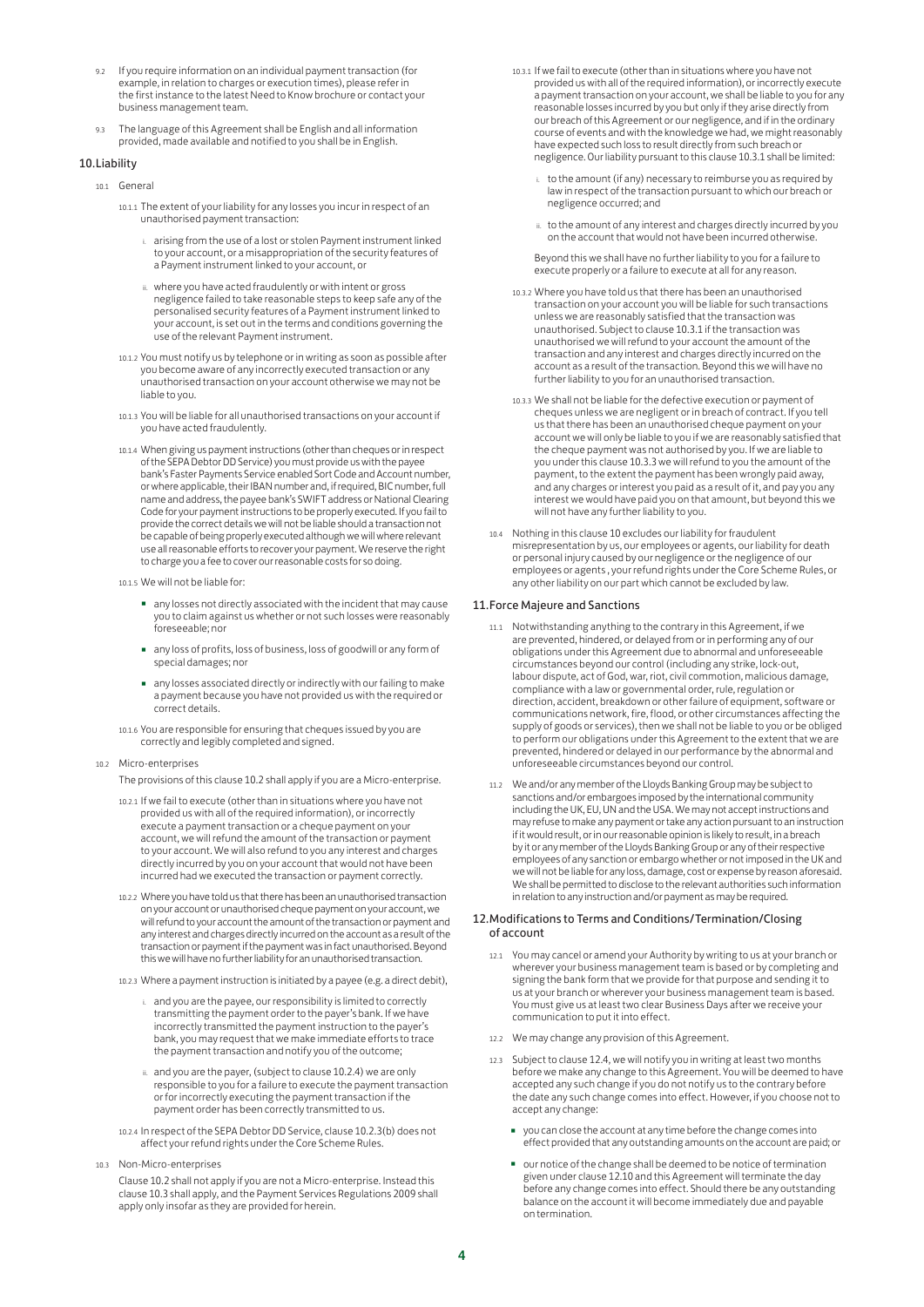- 12.4 We may change this Agreement at any time to reflect changes in law, regulation or codes of practice which apply to us or the way we are regulated. We will always endeavour to give you at least two months notice of such changes in accordance with clause 12.3 wherever possible. Where this is not possible we will give you as much prior notice as reasonably practicable.
- 12.5 When we tell you about a change we will do so by letter, e-mail, text, statement, statement inserts or messages or in any other way which is sent to you individually.
- 12.6 If we agree to fix any condition for a certain time, we will not change it during that time.
- 12.7 Where we can notify you about a change in a number of different ways under clauses 12.5 above and 5.7 above, we will do so in a way that we reasonably think is likely to come to your attention and which satisfies legal and other regulatory requirements.
- 12.8 This Agreement will continue until terminated in accordance with this clause.
- 12.9 We may terminate this Agreement immediately if any of the following occur:
	- a. if any information you have given us or give us in the future (whether in connection with this Agreement or not) is inaccurate;
	- b. if any material litigation is, or material administrative, criminal or judicial proceedings are, being taken against you at the time this Agreement is signed and you have not informed us in writing before entering into this Agreement ("material" means likely, if successful, to have any damaging effect on your business);
	- c. if you are a sole trader you die, become of unsound mind, become insolvent (or in Scotland, apparently insolvent) a bankruptcy petition (or in Scotland, a petition for sequestration) is presented against you, or steps are taken to appoint an administrator, judicial factor or similar officer to you or you apply to the court for a moratorium or make a proposal to creditors for a voluntary arrangement or you grant a trust deed for creditors or take any action (including entering negotiations) with a view to readjustment, rescheduling, forgiveness or deferral of any part of your indebtedness;
	- d. if you are a limited company or limited liability partnership, you have a petition presented or resolution passed for winding up or an administration order or a notice of intention to appoint an administrator is issued or notice of appointment of an administrator is filed with the court or you have a receiver appointed over all or part of your assets or you cease to trade, or you are deemed by law unable to pay your debts, or you make an application in connection with a moratorium or a proposal to creditors for a voluntary arrangement or take any action (including entering into negotiations) with a view to readjustment, rescheduling, forgiveness or deferral of any part of your indebtedness, including in Scotland granting a trust deed for creditors;
	- e. if you are a partnership (including a limited liability partnership) or unincorporated association, you dissolve or a petition is presented for an order to be made for the winding-up of the partnership or an application or a petition is presented or made for an administration order against the partnership;
	- f. if you are a limited liability partnership, any member ceases without our written consent to be a member or you cease for any reason to be a limited liability partnership;
	- g. if you fail at any time to meet any checks required by law or regulation;
	- h. if closure is required by the order of any court or direction or decision of a regulator; or
	- i. if you breach in a serious or repeated way this Agreement or any other agreement with us.

We may terminate the SEPA Debtor DD Service in respect of the B2B Scheme immediately if you cease to be eligible to be classified as a "Business Customer" under the B2B Rules.

- 12.10 Subject to clause 12.9 we may terminate this Agreement by giving you at least two months' written notice.
- 12.11 We reserve the right to require any account to be closed without giving a reason. This applies even if closure of the account results in a loss of tax benefits, and we will not be liable to compensate you for any loss of tax benefits or other consequential or indirect losses whatsoever and howsoever arising.
- 12.12 You may terminate this Agreement by giving us at least one month's written notice. We shall not charge you for the termination of this Agreement after 12 months from its commencement.
- 12.13 Any closure of your accounts by you or by us will not release you from any liability in respect of any sums owing to the Bank or from any previous liability or indemnity for any act performed by the Bank in accordance with instructions received from you or an authorised signatory under the Authority. Should there be any outstanding balance on any of your accounts it will become immediately due and payable on termination.

#### 13.Partnership terms

If you are a partnership, the following shall apply:

- 13.1 Any signature authorised by the Authority may be in the name of a partner, the partnership or any authorised signatory.
- Each partner (whether or not they have signed the Authority) will be jointly and severally liable for all liabilities of whatever nature of the partnership to us together with interest, fees and charges. Therefore each partner is separately responsible to us for all debts and liabilities of the partnership and not just a share of them. We may take action against all or any of the partners. Please refer to our separate leaflet on joint and several liability for further details.
- 13.3 If there is a dispute between the partners about the partnership accounts, we may require all partners to authorise transactions until all partners agree how the partnership accounts are to be run. Therefore no payments out of the partnership accounts will be made unless authorised by all partners and all facilities requiring authorisation from only one partner or authorised signatory, for example cards, internet or electronic banking, will be suspended until the dispute is resolved. Payments made to the partnership will be paid into the partnership accounts in the usual manner.
- 13.4 If any partner dies or ceases to be a partner of the partnership, we may treat any continuing partners as having full power to carry on the partnership's business and to deal with its assets as if there had been no change in the partnership. This applies unless we receive written notice to the contrary from any of the continuing partners, or from the executors, legal personal representatives or trustees of any deceased partner.
- 13.5 If we are owed money on the partnership accounts or on outstanding loans:
	- when a partner dies, the deceased partner's estate remains responsible for paying the debt and we may require payment from the deceased partner's assets;
	- when a partner leaves the partnership, each partner (including the partner who has left) remains separately responsible to us to repay all the debts.
- 13.6 The partners will notify us immediately (in such form as we require) of any changes in the partnership, and the current partners will ensure that any incoming partners sign a confirmation of the existing authorities to us.
- 13.7 The Authority will not be affected by:
	- any change in the name of the partnership; or
	- any change in the partners of the partnership as a result of death, bankruptcy;
	- retirement, any new partner(s) joining or otherwise.
- 13.8 Any termination of or alternation to the Authority shall not release the partners from any previous liability or indemnity for any act performed by us in accordance with instructions previously received from the partners or an authorised signatory under the Authority.

#### 14.Authority of sole trader/each partner/director/member to operate accounts under the Authority

- If you are a sole trader, you will have authority without any restriction to authorise any transaction or other business (including opening any further accounts in your name or in the name of the business or applying for further services) with the Bank, and to operate all your accounts.
- 14.2 If you are a partnership or limited company or limited liability partnership, unless you have provided otherwise in Section 2 of the Authority each of the partners/directors/members named in Section 2 as signatory to the account(s) has individual authority without any restriction to operate all your accounts. Therefore, each of these partners/directors/ members will be able, for example, to withdraw money from any of your accounts (which may be without the knowledge of the other partners/ directors/members). We will not be obliged to make enquiries about the purpose of any transactions or the partner/director/member's authority to conduct them.
- 14.3 If you do not want a partner/director/member to have that authority please give details in section 2 of the Authority.

#### 15.Authority to change the Authority

- 15.1 A sole trader may notify us of a change to the Authority (or Authorities that have already been changed) by writing to us. This includes changing the authorities in clauses 14 or 16 of these terms and conditions for example adding the names of new signatories.
- 15.2 If you are a partnership, you may notify us of a change to the Authority (or Authorities that have already been changed) by any two partners permitted by Section 2 of the Authority (or by one partner if only one partner is permitted by Section 2) writing to us.

This includes changing the authorities in clauses 14 or 16 of these terms and conditions for example adding the names of new signatories. If none of the signatories are partners you can change the Authority by any two partners writing to us.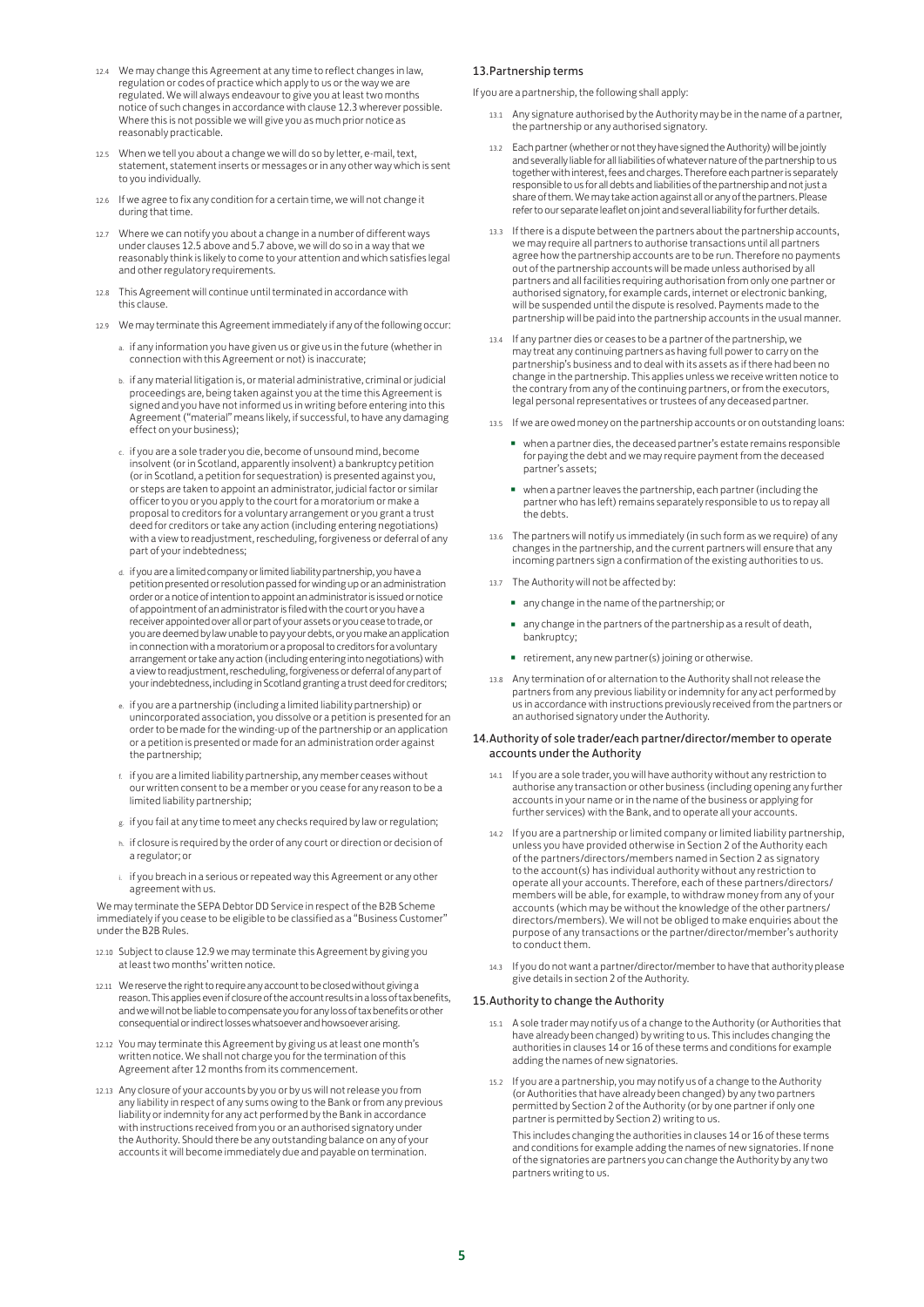15.3 If you are a limited company or a limited liability partnership, you may notify us of a change to the Authority (or Authorities that have already been changed) by any two authorised signatories permitted by Section 2 of the Authority (or by one authorised signatory if only one signatory is permitted by Section 2) writing to us or by providing us with an amending resolution passed by (if in the case of a limited company) the board of directors and certified by a director or the secretary or (if in the case of a limited liability partnership) the members and certified by a member. This includes changing the authorities in clauses 14 or 16 of these terms and conditions for example adding the names of new signatories.

#### 16.Authorised signatories who are not Sole Traders/Partners/ Directors/Members

- 16.1 If you are a sole trader and you want someone other than yourself to have authority to authorise transactions or other business with us, and to operate your accounts, he or she will need to be named in Section 2 of the Authority and supply us with personal and signature details. You will be personally responsible to us for all or any of the transactions carried out by any persons you have authorised to undertake any transactions on your behalf. Authorised signatories other than yourself are just signatories and do not have any responsibilities for any debts or liabilities to us on your account(s).
- 16.2 If you are a partnership or a limited company or a limited liability partnership and you want someone other than a partner/director/member to have authority to authorise transactions or other business with us, and to operate your accounts he or she should be named in Section 2 of the Authority and supply us with personal and signature details.
- 16.3 If you wish to put conditions or restrictions on the authority of that person, please give details in Section 2 of the Authority. If you do not give any details each authorised signatory has individual authority without any restriction to operate all the accounts of the business. The authorised signatory will be able, for example, to withdraw money from any of your accounts (which may be without the knowledge of the sole trader/ partners/directors/members/signatories). We will not be obliged to make enquires about the purpose of any transaction or the authority of the signatory to conduct them. We will also give these signatories any information about the accounts of the Business.
- If you are a partnership, each partner of the partnership shall be personally liable to us for all or any of the transactions carried out by any authorised signatories (whether or not they are partners). Authorised signatories who are not partners are just signatories and do not have any responsibility for any debts or liabilities to us in relation to the partnership's account(s).

#### 17.Using money between accounts

17.1 If you owe us money on an account (including a loan, credit card, mortgage, current, savings or other account) we may use money in any of your other accounts with us to reduce or repay (by way of set off or otherwise) what you owe us without telling you before we do so.

#### 18.Application of insurance monies

18.1 If you have taken out a general insurance policy through us in connection with one of our accounts, we will hold any money we receive in relation to the insurance (including any premiums, and any claims payments and premium refunds paid to us by the insurer) in our capacity as a bank approved by the Prudential Regulation Authority and the Financial Conduct Authority rather than as a trustee for you (or in Scotland as an agent for you), and the Financial Conduct Authority's client money rules do not apply to the money.

#### 19.Cheques and Cheque clearing

- 19.1 Banking of cheques for payment will at all times be subject to the rules, and clearing processes, of any cheque clearing systems used by the Bank.
- 19.2 We reserve the right to refuse payment on any cheque that is presented more than six months after the date of the cheque.
- 19.3 If you require information in relation to cheques (for example, in relation to charges or clearing processes), please refer in the first instance to the latest Need to Know brochure or consult our website at lloydsbank.com/business. If you have any queries or need further information please contact your business management team.
- 19.4 The processing times for dealing with UK cheques do not apply to foreign cheques paid into your account. We may at our sole discretion, either negotiate a foreign cheque or collect it. If we negotiate the cheque we will buy it from you by paying into your account the sterling equivalent of the cheque on the Business Day after the day that we receive it, using the relevant Lloyds Bank exchange rate prevailing on that day. If we collect the cheque we will pay into your account the sterling equivalent of the cheque on the day we receive payment from the paying bank using the relevant Lloyds Bank exchange rate prevailing on that day. You can obtain details of Lloyds Bank exchange rates by telephoning the number given in the Payment Transaction brochure or such other number as we advise from time to time.

If the foreign bank returns the cheque or asks for the money to be returned, we will take the currency or the sterling equivalent from your account. If we converted the cheque into sterling, we will recalculate the amount based on the Lloyds Bank exchange rate prevailing on the day we debit your account.

Occasionally it is not possible to obtain payment of foreign cheques because of local foreign exchange or other restrictions.

Further information on foreign cheques is set out in our International Services brochure. Details of charges for negotiated or collected cheques are set out in our International Services tariff under Negotiations and Collections. Copies of these brochures are on our website at **lloydsbank.com/business** or alternatively contact your Business Management Team.

#### 20.SEPA Debtor DD Service

- 20.1 This clause 20 applies only to the SEPA Debtor DD Service to you as a debtor under the SEPA Direct Debit Scheme (the "Core Scheme") or the SEPA Business to Business Direct Debit Scheme (the "B2B Scheme"). If there is any conflict between the Core Scheme Rules and/or the B2B Scheme Rules and this Agreement, the Core Scheme Rules and/or the B2B Scheme Rules, shall prevail.
- 20.2 Our duties in respect of the SEPA Debtor DD Service are limited to those expressly set out in this Agreement.
- 20.3 You undertake to us:
	- a. to comply with the Core Scheme Rules or the B2B Scheme Rules (as applicable) relating to debtors;
	- b. to comply with the terms of SEPA Direct Debit Mandates agreed with your creditors;
	- c. to claim refunds only in accordance with the relevant timing requirements set out in the Core Scheme Rulebook (and summarised in Summary for Debtors under the SEPA Direct Debit Schemes) and this Agreement;
	- d. to resolve any disputed Collection directly with the creditor concerned, and you acknowledge and accept that our obligations and the obligations of the creditor bank under the relevant Rulebook are not subject to claims or defences under the contractual or other arrangements in place between you and the creditor;
	- e. to notify us immediately if you wish to use another account in respect of a Collection or if you wish to use an account at another bank, or of any change to any other information contained in the SEPA Direct Debit Mandate relevant to the provision by us of the SEPA Debtor DD Service;
	- f. to take any steps and provide any information which we may reasonably require to assist us in the performance of our obligations under the Core Scheme Rules and the B2B Scheme Rules; and
	- g. in respect of the B2B Scheme, to notify us immediately if you no longer qualify to participate as a debtor in the B2B Scheme since you can no longer be classified as a "Business Customer" under the B2B Rulebook.
- 20.4 We accept no liability for the processing by any clearing and settlement mechanism of direct debit instructions we receive based on any SEPA Direct Debit Mandate. We may refuse to process any direct debit instructions or effect any Collection, without prior notice, where any such instructions are not transmitted to us in accordance with this Agreement or the applicable Rulebook.
- 20.5 You may amend a SEPA Direct Debit Mandate by informing the creditor of the changes you wish to make provided you do so in accordance with the Core Scheme Rules or B2B Scheme Rules (as applicable). You are fully and solely liable for the amendment of SEPA Direct Debit Mandate characteristics for which you are responsible should one or more of these characteristics change within the lifetime of the SEPA Direct Debit Mandate. You may instruct us to prohibit your account to be debited for any Collection.
- 20.6 To the extent that we provide you services as a debtor under the B2B Scheme, you represent and warrant to us that you qualify to participate as a debtor in the B2B Scheme and can be classified as a "Business Customer" under the terms of the B2B Rulebook.
- 20.7 We shall inform you of any change to our name, address, BIC Code or other information about us required in the SEPA Direct Debit Mandate or otherwise needed for us to provide the SEPA Debtor DD Service, and shall inform any other party of such changes where required under the Core Rulebook or the B2B Rulebook (as applicable).
- 20.8 You may instruct us to prohibit any direct debits being made from your account.
- 20.9 You must not allow anyone other than an authorised signatory to sign a SEPA Direct Debit Mandate. Subject to any applicable legal or regulatory requirements or our obligations under the Core and B2B Scheme Rules (as applicable), we are authorised to act upon any Collection that is submitted to us in accordance with this Agreement without enquiring about its purpose, or the circumstances in which the SEPA Direct Debit Mandate was signed.
- 20.10 This clause 20.10 applies to you if you are a debtor under the SEPA B2B Scheme. You must inform your business management team immediately of any new SEPA Direct Debit Mandate you have signed. We are required under the B2B Scheme Rules to check each Collection presented by a creditor bank. We shall inform you of the information we will need from you to enable us to fulfil our obligations in this respect. Our duty to check each Collection shall be limited to that required under the B2B Rulebook.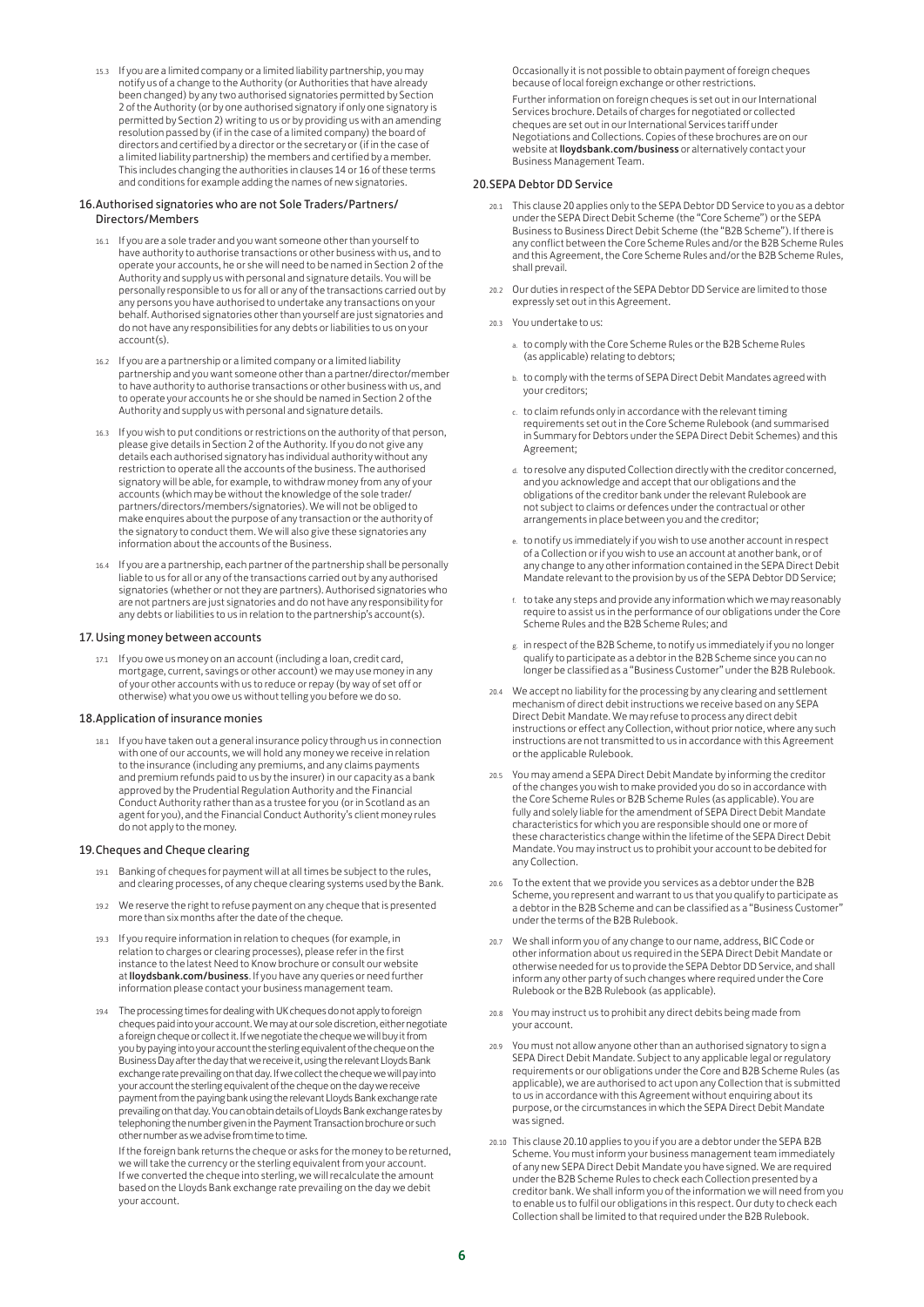- 20.11 You shall indemnify us against all claims, actions, demands, liabilities, losses, costs and expenses arising out of failure by you to provide us with the correct information required or correctly check the information provided to you or to pre-notify us of any new SEPA Direct Debit Mandate under clause 20.10 above. This indemnity is in addition to and shall not be in any way prejudiced by any other claim or right howsoever arising that we might have in respect of you. This indemnity shall survive the termination of these Terms.
- 20.12 If you have insufficient funds in your account to meet any direct debit payment we may reject the relevant Collection in accordance with the provisions of the Rulebook.
- 20.13 This clause applies to you if you are a debtor under the SEPA Core Scheme. You may instruct us:
	- a to limit the amount collected from your account;
	- b. as to how often you want your SEPA direct debit collected from your account;
	- c. to block the collection of all SEPA direct debits from your account until you agree to have the block removed;
	- d. to block the collection of SEPA direct debit payments by particular businesses or organisations until you agree to have the block removed, or to allow SEPA direct debit payments to be collected only from particular businesses or organisations until you instruct us otherwise.

#### 21. Notice

21.1 Any notice (other than notification on changes to interest rates referred to in clauses 5.7 and 12 above) to be given by either party in relation to your account shall be written and either sent by facsimile (in which case deemed to be received the next Business Day after sending), post or otherwise delivered by hand to the other party (and deemed received upon receipt). The address for any such notice for us will be the branch where the account was held, until further notice. The address for any such notice for you will be the address you have given us for correspondence. Either party may change address for communication by giving seven days' notice in writing to the other party.

#### 22.Third Party Rights

22.1 Nothing in this Agreement confers or is intended to confer a benefit enforceable by a person who is not a party to it and such a person shall have no right under the Contracts (Rights of Third Parties) Act 1999 to enforce any of its terms.

#### 23.Governing law and jurisdiction

23.1 This Agreement and any non-contractual obligations arising out of or in connection with it shall be governed and construed in accordance with the laws of England and Wales. The courts of England and Wales or shall have exclusive jurisdiction to settle any dispute arising out of or in connection with this Agreement (including any dispute relating to any non-contractual obligation arising out of or in connection with this Agreement).

#### 24.Defined Terms

"B2B Scheme Rulebook" means the SEPA Business to Business Scheme Rulebook as amended from time to time by the European Payments Council;

"B2B Scheme Rules" means the rights and obligations set out in the B2B Scheme Rulebook;

"Business" means any body corporate or unincorporated, sole trader or partnership named in this Agreement and where the Business (not being a body corporate) consists of two or more persons, then this definition means all or any of them and the liability of such persons will be joint and several;

"Business Day" means 9am to 5pm Mondays to Fridays other than public and bank holidays in England and Wales, unless transacting through one of our branches which opens for shorter hours or we notify you of different times for the processing of payments to and from your account;

"Charges Brochure" means any Business Banking brochure or leaflet of ours that sets out the Business Banking charges, including where appropriate, international as well as UK charges that apply to your account;

"Collection" means a payment transaction initiated by a creditor under which an amount is to be collected from your account in accordance with the Core Scheme Rules or B2B Scheme Rules (as applicable);

"Core Scheme Rulebook" means the SEPA Core Direct Debit Scheme Rulebook as amended from time to time by the European Payments Council;

"Core Scheme Rules" means the rights and obligations set out in the Core Scheme Rulebook;

"Current Account Switching Service" means a UK payments industry service operated by Bacs Payment Schemes Limited which facilitates the transfer of bank accounts from one participating bank to another participating bank;

"Direct Debit Scheme" means a direct debit scheme under which we provide debtor bank services to you in your capacity as debtor, but does not include the SEPA Core Direct Debit Scheme or the SEPA B2B Direct Debit Scheme;

"Faster Payments Service" means the payments service which allows faster electronic payments to be made between accounts in the UK with Sort Codes capable of receiving faster payments held with banks and building societies which are either members of the service or participants in the service;

"Limited Liability Partnership Regulations 2001" means the Limited Liability Partnership Regulations 2001 (S.I. 2001/1090) as amended or replaced from time to time;

"Lloyds Banking Group" includes Lloyds Bank plc and a number of other companies using brands including Lloyds Bank, Halifax and Bank of Scotland and their associated companies;

"Micro-enterprise" means any enterprise, or group of enterprises of which it forms part, which at the time you enter into this Agreement employs fewer than 10 persons and has an annual turnover (or balance sheet) of less than €2 million (or its equivalent);

"Paper Payment Order" refers to any instruction from you to us to make a payment that is issued by you in a paper form, including instructions on completed bank forms or those sent to us by way of letter and whether such instruction is delivered to us by post or in person;

"Payment instrument" means any personalised device or personalised set of procedures agreed between you and us which you use in order to initiate a payment but for the avoidance of doubt does not include cheques or bankers drafts; "Payment Services Regulations 2009" means the Payment Services Regulations 2009 (S.I. 2009/209) as amended or replaced from time to time;

"Reference Interest Rate" means a publicly available interest rate such as the Bank of England bank rate;

"Rulebook" means the Core Scheme Rulebook and/or the B2B Scheme Rulebook (as applicable);

"SEPA Debtor DD Service" means our services to you as a debtor in respect of any Collection as set out in this Agreement;

"SEPA Direct Debit Mandate" means the written expression of consent and authorisation given by you to allow your creditor to send instructions to us to initiate Collections for debiting your account;

"we"/"us"/"our"/"Bank" means Lloyds Bank plc;

"you"/"your" means the Business named in this Agreement.

#### 25.Help and information

- 25.1 If you require a copy of this Agreement or any document referred to in it please consult our website at **lloydsbank.com/business** in the first<br>instance. If you have any queries about your account or need further information please contact your business management team.
- 25.2 A Summary for Debtors under the SEPA Direct Debit Schemes is published on our website: lloydsbank.com/business. The Core Scheme Rulebook, B2B Scheme Rulebook plus further information about the SEPA Direct Debit Schemes are published on the European Payments Council's website: www.europeanpaymentscouncil.eu
- 25.3 We aim to provide the highest level of customer service possible. However, if you experience a problem, we will always seek to resolve this as quickly and efficiently as possible. If something has gone wrong please bring this to the attention of any member of staff. The complaint procedures are also published on our website: lloydsbank.com/business/contactus
- 25.4 You should let us know as soon as possible if your business is experiencing financial difficulties. We will always seek to help you and develop a repayment plan with you.